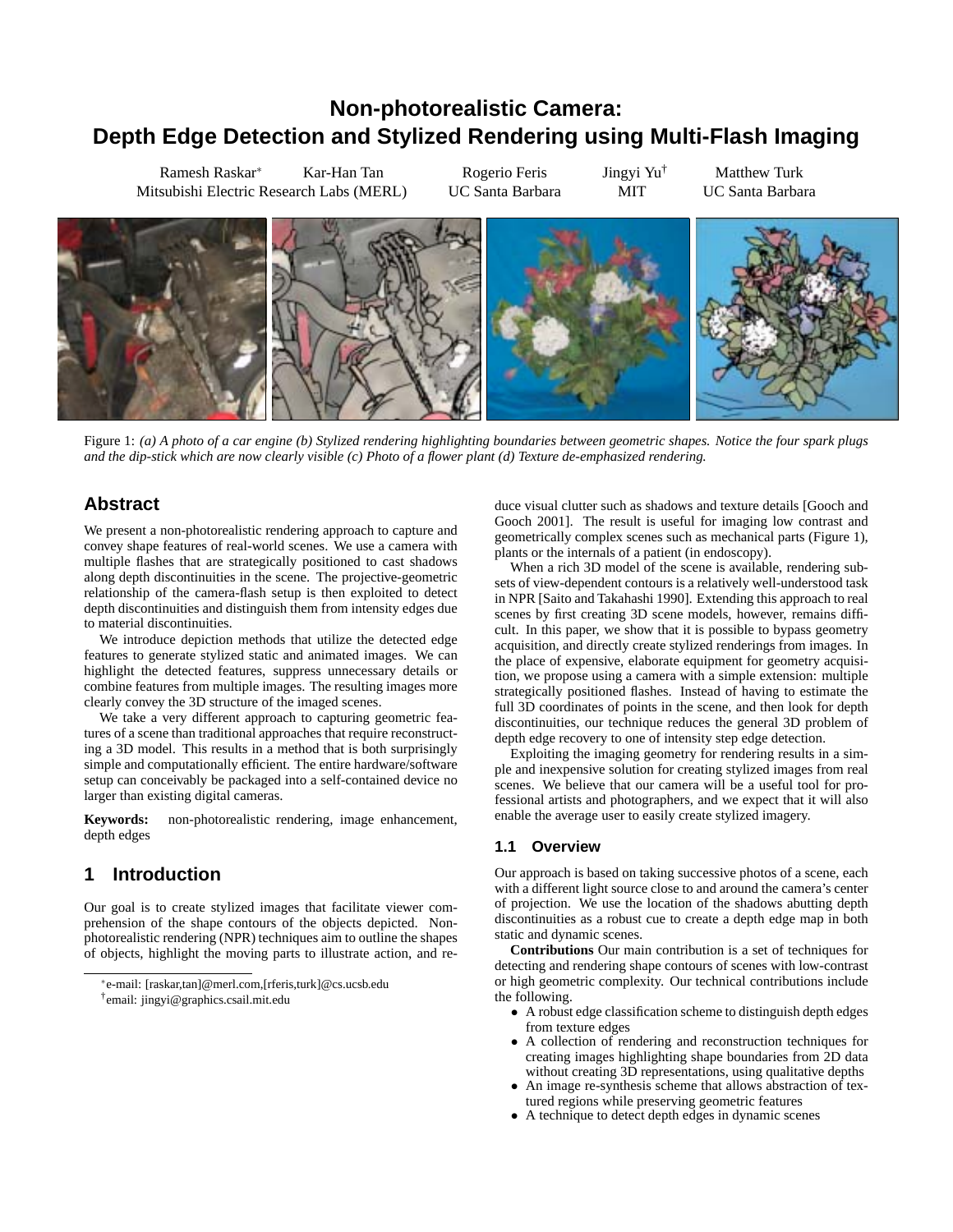

Figure 2: Traditional image enhancement by improving (Left) brightness and (Right) contrast. Low contrast depth edges remain difficult to perceive.

We introduce the concept of a **self-contained stylized imaging device**, a 'non-photorealistic camera', which can directly generate images highlighting contours of geometric shapes in a scene. It contains a traditional camera and embedded flashes, and can be readily and inexpensively built. We attempt to address two important issues in NPR [Gooch and Gooch 2001] [Strothotte and Schlechtweg 2002], detecting shape contours that should be enhanced and identifying features that should be suppressed. We propose a new approach to take image-stylization beyond the processing of a photograph, to actively changing how the photographs are taken.

The output images or videos can be rendered in many ways, e.g., technical illustration, line art or cartoon-like style. We highlight depth discontinuities, suppress material and illumination transitions, and create renderings with large, smoothly colored regions outlined with salient contours [Durand 2002]. We describe several applications: imaging complex mechanical parts, improving images for endoscopes, anatomical drawings and highlighting changes in a scene. Our approach shares the **disadvantages** of NPR: relevant details may be lost as an image is simplified, so tunable abstraction is needed (Section 3.3), and the usefulness of the output is often difficult to quantify.

### **1.2 Related Work**

NPR from images, rather than 3D geometric models has recently received a great deal of attention. The majority of the available techniques for image stylization involve **processing a single image** as the input applying morphological operations, image segmentation, edge detection and color assignment. Some of them aim for stylized depiction [DeCarlo and Santella 2002] [Hertzmann 1998] while others enhance legibility. Interactive techniques for stylized rendering such as rotoscoping have been used as well [Waking Life 2001; Avenue Amy 2002], but we aim to automate tasks where meticulous manual operation was previously required. Our work belongs to an emerging class of techniques to create an enhanced image from multiple images, where the images are captured from the same viewpoint but under different conditions, such as under different illumination, focus or exposure [Cohen et al. 2003; Akers et al. 2003; Raskar et al. 2004].

Aerial imagery techniques find **shadow** evidence by thresholding a single intensity image, assuming flat ground and uniform albedo to infer building heights [Huertas and Nevatia 1988; Irvin and McKeown 1989; Lin and Nevatia 1998]. Some techniques improve shadow capture with novel shadow extraction techniques to compute new shadow mattes [Chuang et al. 2003] or remove them to improve scene segmentation [Toyama et al. 1999]. Some other techniques remove shadows without explicitly detecting them, such as using intrinsic images [Weiss 2001].

Stereo techniques including passive and active illumination are generally designed to compute depth values or surface orientation rather than to detect depth edges. Depth discontinuities present difficulties for traditional stereo: it fails due to *half-occlusions*, i.e., occlusion of scene points in only one of the two views, which confuse the matching process [Geiger et al. 1992]. Few techniques try to model the discontinuities and occlusions directly [Birchfield 1999; Kang et al. 2001; Scharstein and Szeliski 2002]. Active illumination methods, which generally give better results, have been used for depth extraction, shape from shading, shape-time stereo and photometric stereo but are unfortunately unstable around depth discontinuities [Sato et al. 2001]. An interesting technique has been presented to perform logical operations on detected intensity edges, captured under widely varying illumination, to preserve shape boundaries [Shirai and Tsuji 1972] but it is limited to uniform albedo scenes. Using photometric stereo, it is possible to analyze the intensity statistics to detect high curvature regions at **occluding contours** or *folds* [Huggins et al. 2001]. But the techniques assume that the surface is locally smooth which fails for a flat foreground object like a leaf or piece of paper, or view-independent edges such as corner of a cube. They detect regions near occluding contours but not the contours themselves.

Techniques for **shape from shadow** (or darkness) build a continuous representation (*shadowgram*) from a moving light source from which continuous depth estimates are possible [Raviv et al. 1989; Langer et al. 1995; Daum and Dudek 1998]. However, it involves a difficult problem of estimating continuous heights and requires accurate detection of start and end of shadows. Good reviews of shadow-based shape analysis methods are available in [Yang 1996] [Kriegman and Belhumeur 2001] [Savarese et al. 2001].

A common limitation of existing active illuminations methods is that the light sources need to surround the object, in order to create significant shading and shadow variation from (estimated or known 3D) light positions. This necessitates a **fixed lighting rig**, which limits the application of these techniques to industrial settings, and they are impossible to build into a self-contained camera.

We believe our proposed method for extracting depth edges is complementary with many existing methods for computing depth and 3D surface shape, as depth edges often violate smoothness assumptions inherent in many techniques. If the locations of depth discontinuities can be reliably detected and supplied as input, we believe that the performance of many 3D surface reconstruction algorithms can be significantly enhanced.

To find depth edges, we avoid the dependence on solving a correspondence problem or analyzing pixel intensity statistics with moving lights, and we do not attempt to estimate any continuous value. In our search, we have not seen a photometric or other type of stereo method successfully applied to complex scenes where the normals change rapidly– such as a potted plant, or a scene with high depth complexity or low intensity changes, such as a car engine or bone.

### **1.3 Outline**

Our method for creating a stylized image of a static scene consists of the following.

 $\triangleright$  Capture a series of images of the scene under shifted light positions

 $\triangleright$  Process these images to automatically detect depth edges

 $\triangleright$  Identify the subset of intensity edges that are illumination and texture edges

 $\triangleright$  Compute qualitative depth relationships

- $\triangleright$  Enhance or simplify detected features for rendering
- $\triangleright$  Insert processed scene appearance for stylization

We use the term *depth edges* to refer to the C0 discontinuities in a depth map. Depth edges correspond to internal or external occluding contours (or silhouettes) or boundaries of physical objects. The depth edges recovered are *signed*: in the local neighborhood,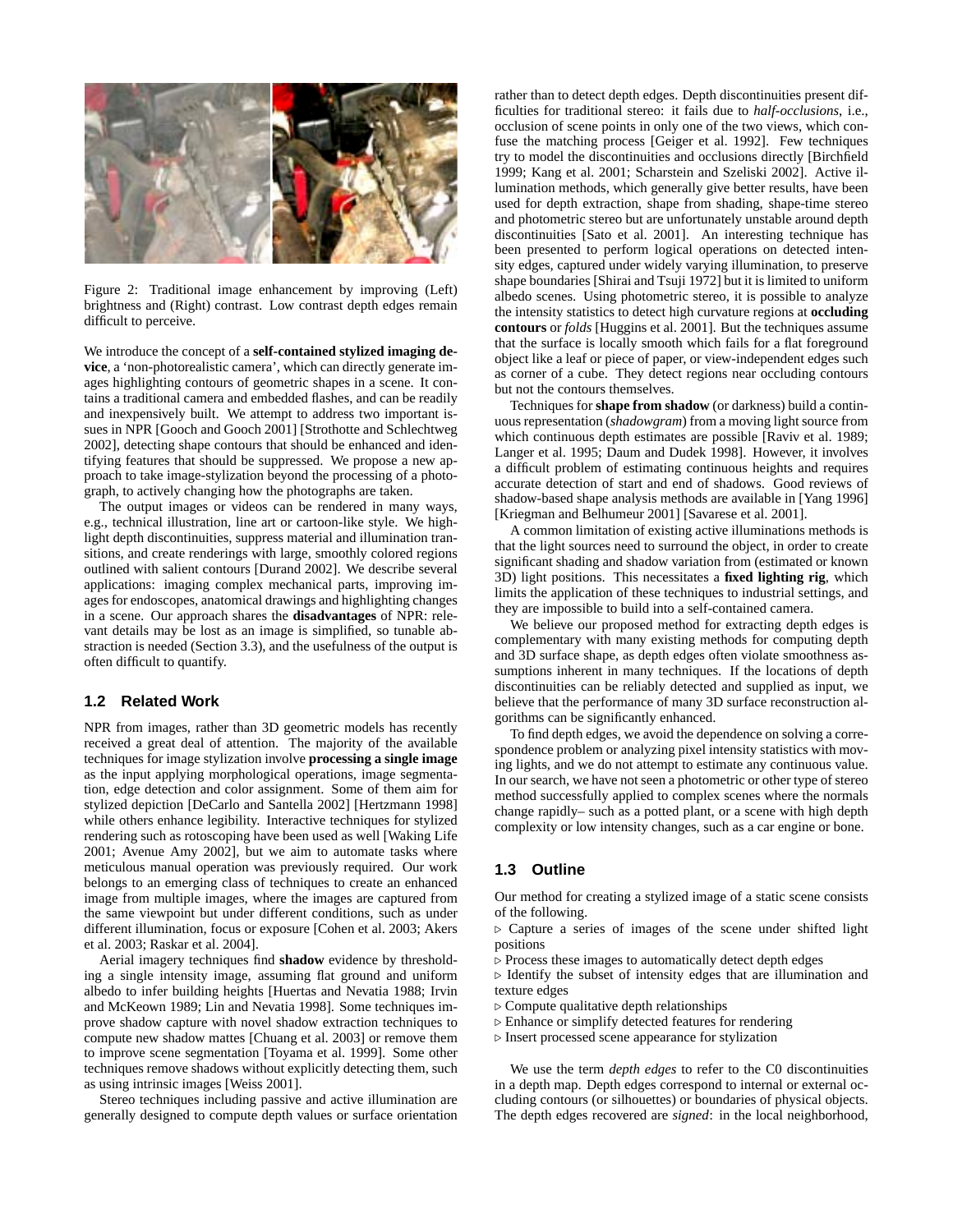

Figure 3: Imaging geometry. Shadows of the gray object are cast along the epipolar ray. We ensure that depth edges of all orientations create shadow in at least one image while the same shadowed points are lit in some other image.

the side with lower depth value, *foreground*, is considered positive while the opposite side is *background* and negative. *Texture edges* are reflectance changes or material discontinuities. Texture edges typically delineate textured regions.

In Section 2, we describe our approach to capturing important features using a multi-flash setup. In Section 3, we discuss methods to use the information to render the images in novel styles. In Section 4, we address the problem of extending the technique to dynamic scenes. We describe our results in Section 5 and conclude with discussion of limitations and future directions.

# **2 Capturing Edge Features**

The image capturing process consists of taking successive pictures of a scene with a point light source *close* to the camera's center of projection (COP). Due to a small *baseline* distance between the camera COP and the light source, a narrow sliver of shadow appears abutting each edge in the image with depth discontinuities; its width depends on the distance from the object edge to the background surface. By combining information about abutting cast shadow from two or more images with distinct light source positions, we can find the depth edges.

### **2.1 Depth Edges**

The method for detecting depth edges is the foundation for our approach. The idea is very simple, in retrospect. It allows us to classify other edges by a process of elimination.

Our method is based on two observations regarding epipolar shadow geometry, as shown in Figure 3. The image of the point light source at  $P_k$  is at pixel  $e_k$  in the camera image, and is called the *light epipole*. The images of the pencil rays originating at  $P_k$  are the *epipolar rays* originating at  $e_k$ . (When  $P_k$  is behind the camera center, away from the image plane, the epipolar rays wrap around at infinity.) First, note that, a shadow of a depth edge pixel is constrained to lie along the epipolar ray passing through that pixel. Second, the shadow is observed if and only if the background pixel is on the side of the depth edge opposite the epipole *along the epipolar ray*. Hence, in general, if two light epipoles lie on opposite sides of an edge, a cast shadow will be observed at the depth edge in one image but not the other.

We detect shadows in an image by taking a ratio of the image with the maximum composite of all the images. The ratio image accentuates shadows, which abut the depth edges, and de-emphasizes texture edges. During epipolar traversal in the ratio image, the entry point of a shadowed region indicates a depth edge. The basic algorithm is as follows: Given *n* light sources positioned at  $P_1$ ,  $P_2...P_n$ ,

- *•* Capture ambient image *I*<sup>0</sup>
- Capture *n* pictures  $I_k^+$ ,  $k = 1..n$  with a light source at  $P_k$
- Compute  $I_k = I_k^+ I_0$
- For all pixels *x*,  $I_{max}(x) = max_k(I_k(x))$ ,  $k = 1..n$
- *•* For each image *k*,



Figure 4: Detecting depth edges. (a) Photo (b) Ratio image (c) Plot along an epipolar ray, the arrows indicate negative transitions (d) Detected edges

- $\triangleright$  Create a ratio image,  $R_k$ , where  $R_k(x) = I_k(x)/I_{max}(x)$
- *•* For each image *Rk*
	- $\triangleright$  Traverse each epipolar ray from epipole  $e_k$
	- $\triangleright$  Find pixels *y* with step edges with negative transition
	- $\triangleright$  Mark the pixel *y* as a depth edge

With a number of light sources (minimum 2, but typically 4 to 8 are used) placed strategically around the camera, depth edges of all orientation with sufficient depth differences can be detected. In each image, as long as the epipolar ray at a depth edge pixel is not parallel to the image-space orientation of the depth edge, a step edge with negative transition (from lit part to shadowed part) will be detected. If the depth edge is oriented along the epipolar ray, the step edge cannot be detected.

Let us look at the algorithm in detail. Note that, the image  $I_k$  has ambient component removed, i.e.,  $I_k = I_k^+ - I_0$ , where  $I_0$  is an image taken with only ambient light and none of the *n* light sources on. The base image is the maximum composite image, *Imax*,, which is an approximation of the image with light source at the camera COP, and in general has no shadows from any of the *n* light sources. The approximation is close if the *n* light sources are evenly distributed around the camera COP, have the same magnitude and the baseline is sufficiently smaller than the depth of the scene being imaged.

Consider the image of a 3D point *X*, given in camera coordinate system, imaged at pixel *x*. The intensity,  $I_k(x)$ , if *X* is lit by the light source at  $P_k$ , under lambertian assumption, is given by

$$
I_{k}(x) = \mu_{k}\rho\left(x\right)\left(\hat{L}_{k}(x)\cdot N(x)\right)
$$

Otherwise,  $I_k(x)$  is zero. The scalar  $\mu_k$  is the magnitude of the light intensity and  $\rho(x)$  is the reflectance at *X*.  $\hat{L}_k(x)$  is the normalized light vector  $L_k(x) = P_k - X$ , and  $N(x)$  is the surface normal, all in the camera coordinate system.

Thus, when *X* is seen by  $P_k$ , the ratio is as follows.

$$
R_k(x) = \frac{I_k(x)}{I_{\max}(x)} = \frac{\mu_k\left(\hat{L}_x(x) \cdot N(x)\right)}{\max_i\left(\mu_i\left(\hat{L}_i(x) \cdot N(x)\right)\right)}
$$

It is clear that, for diffuse objects with nonzero albedo  $\rho(x)$ ,  $R_k(x)$  is independent of the albedo  $\rho(x)$  and only a function of the local geometry. Further, if the light source-camera baseline $|P_k|$  is small compared to the distance to the point, i.e.,  $|X| \gg |P_k|$ , then this ratio is approximately  $\mu_k / \max_i(\mu_i)$ , which is a constant for a set of omni-directional light sources in the imaging setup.

The ratio values in  $(R_k = I_k/I_{max})$  are close to 1.0 in areas lit by light source *k* and close to zero in shadowed regions. (In general, the values are not zero due to interreflections). The intensity profile along the epipolar ray in the ratio image shows a sharp negative transition at the depth edge as we traverse from non-shadowed foreground to shadowed background, and a sharp positive transition as we traverse from shadowed to non-shadowed region on the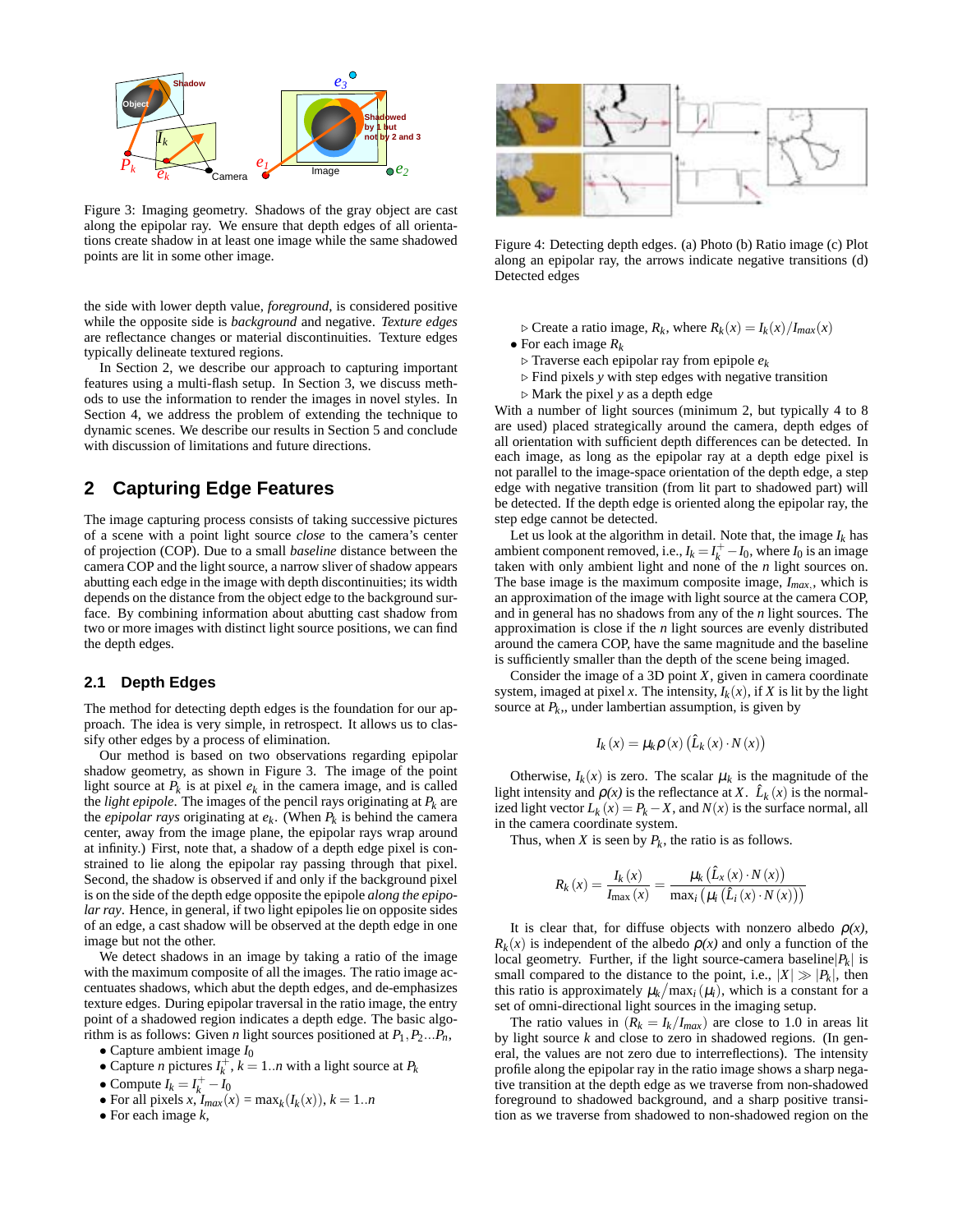

Figure 5: A stylized imaging camera to capture images under four different flash conditions and our prototype.

background (Figure 4). This reduces the depth edge detection problem to an intensity step edge detection problem. A 1D edge detector along the epipolar ray detects both positive and negative transitions, and we mark the negative transitions as depth edges. As mentioned earlier, since we are detecting a transition and not a continuous value, noise and interreflections only affect the accuracy of the position but not the detection of presence of the depth edge.

In summary, there are essentially three steps: (a) create a ratio image where the values in shadowed regions are close to zero; (b) carry out intensity edge detection on each ratio image along epipolar rays marking negative step edges as depth edges (c) combine the edge maps from all *n* images to obtain the final depth edge map.

**Self-contained Prototype** An ideal setup should satisfy the constraint that each depth pixel be imaged in both conditions, the negative side of the edge is shadowed at least in one image and not shadowed in at least one other image. We propose using the following configuration of light sources: four flashes at left, right, top and bottom positions (Figure 5).

This setup makes the epipolar ray traversal efficient. If the light source is in the plane parallel to the image plane that contains the center of projection, the light epipole is at infinity and the corresponding epipolar rays are parallel in the image plane. In addition, we place the epipoles such that the epipolar rays are aligned with the camera pixel grid. For the left-right pair, the ray traversal is along horizontal scan lines and for the top-bottom pair, the traversal is along vertical direction.

#### **2.2 Material Edges**

In addition to depth edges, we also need to consider illumination and material edges in the image. Illumination edges are boundaries between lit and shadowed regions due to ambient light source(s), rather than the flashes attached to our camera. Since the individual images  $I_k$ , are free of ambient illumination, they are free of ambient illumination edges. In general, since material edges are independent of illumination direction, they can be easily classified by a process of elimination. Material edges are intensity edges of *Imax* minus the depth edges.

This edge classification scheme works well and involves a minimal number of parameters for tuning. The only parameters we need are those for intensity edge detection of ratio images and *Imax* image, to detect depth and material edges, respectively.

#### **2.3 Issues**

The technique we presented to detect depth edges is surprisingly robust and reliable. We discuss the few conditions in which the basic algorithm fails: a false negative when a negative transition at a



Figure 6: (a) Relationship between baseline and width of shadow (b) Condition where shadow detaches

depth edge cannot be detected in the ratio image  $R_k$  or a false positive when other conditions create spurious transitions in  $R_k$ . The depth edges can be **missed** due to detached shadows, lack of background, low albedo of background, holes and valleys, or if depth edges lie in shadowed region. The low albedo of background makes it difficult to detect increase in radiance due to a flash, but this problem can be reduced with a higher intensity flash. The problems due to holes/valleys or shadowed depth edges, where the visible background is shadowed for a majority of the flashes, are rare and further reduced when the flash baseline is small. Below, we only discuss the problem due to detached shadows and lack of background. Some pixels may be **mislabeled** as depth edge pixels due to specularities or near silhouettes of curved surfaces. We discuss both these issues. We have studied these problems in detail and the solutions will be provided in a technical report. Here we describe the main ideas.

**Curved surfaces** The silhouettes on curved surfaces vary smoothly with change in viewpoint and the ratio  $R_k(x)$  is very low near depth edges when the 3D contours corresponding to silhouettes with respect to neighboring flash positions are sufficiently different. This is because the dot product  $(\hat{L}_k(x) \cdot N(x)) \approx 0$  and the dot product for light sources on the 'opposite' side will be larger  $(\hat{L}_i(x) \cdot N(x)) > (\hat{L}_k(x) \cdot N(x))$ . Thus  $\hat{R}_k(x)$  decreases rapidly even though the pixel is not in a shadowed region. However, as seen in examples shown here, this is not a major issue and simply results in a lower slope at the negative transition in  $R_k$ . Unlike the problems below, it does not lead to a reversal of intensity gradient along the epipolar ray.

**Tradeoff in choosing the baseline** A larger baseline distance between the camera and the flash is better to cast a wider detectable shadow in the image, but a smaller baseline is needed to avoid separation of shadow from the associated depth edge.

The width of the abutting shadow in the image is  $d =$  $f B(z_2 - z_1) / (z_1 z_2)$ , where *f* is the focal length, *B* is baseline in



Figure 7: (Left) Minimum composite of image with flash F*<sup>S</sup>* and F*L*. (Right) Plot of intensity along a scanline due to F*S*, F*<sup>L</sup>* and  $min(I<sub>S</sub>, I<sub>L</sub>)$ .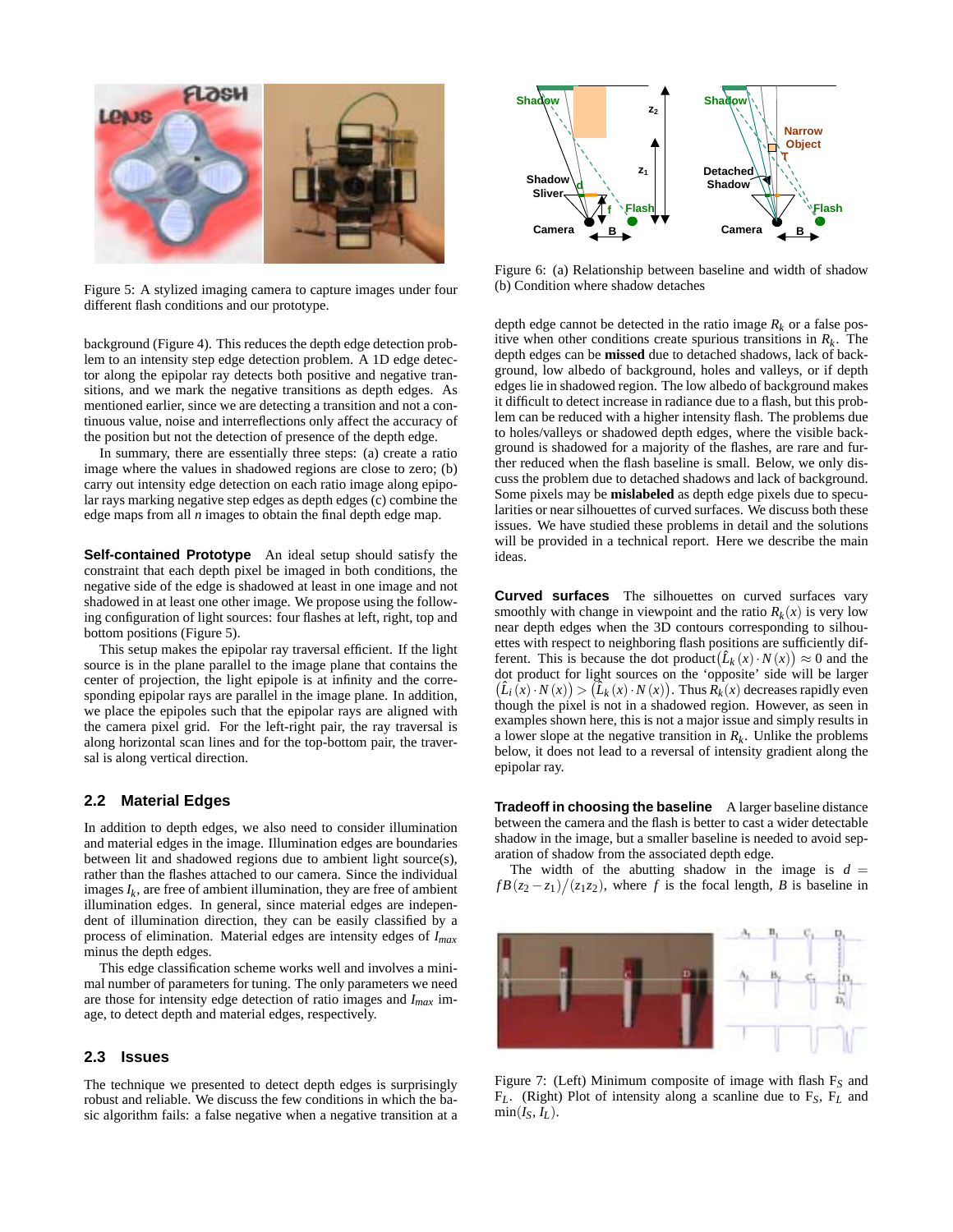

Figure 8: Specularities and lack of background. First column:  $I_{max}$  and corresponding result showing artifacts. Second column: For the yellow line marked on dumbbell (x=101:135); Top plot,  $I_{left}$  (red) with  $I_{max}$  (light blue). Bottom plot, ratio  $R_{left}$ . Note the spurious negative transition in  $R_{left}$ , at the arrow, which gets falsely identified as a depth edge. Third column: Top plot, gradient of  $I_{left}$  (red),  $I_{right}$  (green), *Itop* (blue) and Median of these gradients (black). Bottom plot, reconstructed intrinsic image (black) compared with *Imax* (light blue). Fourth column: Top, intrinsic image. Bottom, resulting depth edge map. Fifth column: Top, Scene without a background to cast shadow. Bottom, Edges of  $I_0/I_{max}$ , in white plus detected depth edges in red.

mm, and  $z_1$ ,  $z_2$  are depths, in mm, to the shadowing and shadowed edge. (See Figure 6)

Shadow detachment occurs when the width, *T*, of the object is smaller than  $(z_2 - z_1)B/z_2$ . So a smaller baseline, B, will allow narrower objects (smaller T) without shadow separation. Fortunately, with rapid miniaturization and sophistication of digital cameras, we can choose small baseline while increasing the pixel resolution (proportional to  $f$ ), so that the product  $f$ B remains constant, allowing depth detection of narrow objects.

When camera resolutions are limited, we can exploit a **hierarchical baseline** method to overcome this tradeoff. We can detect small depth discontinuities (with larger baselines) without creating shadow separation at narrow objects (using narrow baselines). In practice, we found two different baselines were sufficient. We, however, now have to deal with spurious edges due to shadow separation in the image with larger baseline flash F*L*. The image with smaller baseline flash, F*S*, may miss small depth discontinuities. How can we combine the information in those two images? There are essentially four cases we need to consider at depth edges (Figure 7) (a) F*<sup>S</sup>* creates a undetectable narrow shadow, F*<sup>L</sup>* creates a detectable shadow (b) F*<sup>S</sup>* creates a detectable small width shadow and F*<sup>L</sup>* creates a larger width shadow. (c) F*<sup>S</sup>* creates detectable shadow but F*<sup>L</sup>* creates a detached shadow that overlaps with F*<sup>S</sup>* shadow and (iv) same as (d) but the shadows of F*<sup>S</sup>* and F*<sup>L</sup>* do not overlap.

Our strategy is based on simply taking the minimum composite of the two images. In the first three cases, this conveniently increases the effective width of the abutting shadow without creating any artifacts, and hence can be treated using the basic algorithm without modifications. For the fourth case, a non-shadow region separates the two shadows in the min composite, so that the shadow in F*<sup>L</sup>* appears spurious.

Our solution is as follows. We compute the depth edges using F*<sup>S</sup>* and F*<sup>L</sup>* (Figure 7). We then traverse the epipolar ray. If the depth edge appears in  $F_S$  (at  $D_1$ ) but not in  $F_L$  we traverse the epipolar ray in  $F_L$  until the next detected depth edge. If this depth edge in  $F_L$ , there is no corresponding depth edge in F*S*, we mark this edge as a spurious edge.

The solution using min-composite, however, will fail to detect minute depth discontinuities where even  $F_L$  does not create a detectable shadow. It will also fail for very thin objects where even F*<sup>S</sup>* creates a detached shadow.

**Specularities** Specular highlights that appear at a pixel in one image but not others can create spurious transitions in the ratio im-

ages as seen in Figure 8. Although methods exist to detect specularities in a single image [Tan et al. 2003], detecting them reliably in textured regions is difficult.

Our method is based on the observation that specular spots shift according to the shifting of light sources that created them. We need to consider three cases of how specular spots in different light positions appear in each image: (i) shiny spots remain distinct (e.g., on highly specular surface with a medium curvature) (ii) some spots overlap and (iii) spots overlap completely (e.g., on a somewhat specular, fronto-parallel planar surface). Case (iii) does not cause spurious gradients in ratio images.

We note that although specularities overlap in the input images, the boundaries (intensity edges) around specularities in general do not overlap. The main idea is to exploit the gradient variation in the *n* images at a given pixel  $(x,y)$ . If  $(x,y)$  is in specular region, in cases (i) and (ii), the gradient due to specularity boundary will be high in only one or a minority of the *n* images under different lighting. The **median of** the *n* **gradients** at that pixel will remove this outlier(s). Our method is motivated by the intrinsic image approach by [Weiss 2001], where the author removes shadows in outdoor scenes by noting that shadow boundaries are not static. We reconstruct the image by using median of gradients of input images as follows.

- Compute intensity gradient,  $G_k(x, y) = \nabla I_k(x, y)$
- Find median of gradients,  $G(x, y) = \text{median}_k(G_k(x, y))$
- Reconstruct image *I'* which minimizes  $|\nabla I' G|$

Image reconstruction from gradients fields, an approximate invertibility problem, is still a very active research area. In  $R^2$ , a modified gradient vector field *G* may not be integrable. We use one of the direct methods recently proposed [Elder 1999] [Fattal et al. 2002]. The least square estimate of the original intensity function, *I* , so that  $G \approx \nabla I'$ , can be obtained by solving the Poisson differential equation  $\nabla^2 I' = \text{div } G$ , involving a Laplace and a divergence operator. We use the standard full multigrid method [Press et al. 1992] to solve the Laplace equation. We pad the images to square images of size the nearest power of two before applying the integration, and then crop the result image back to the original size [Raskar et al. 2004]. We use a similar gradient domain technique to simplify several rendering tasks as described later.

The resultant intrinsic image intensity,  $I'(x, y)$  is used as the denominator for computing the ratio image, instead of the max composite,  $I_{max}(x, y)$ . In specular regions, the ratio  $I_k(x, y) / I'(x, y)$  now is larger than 1.0. This is clamped to 1.0 so that the negative transitions in the ratio image do not lie in specular parts.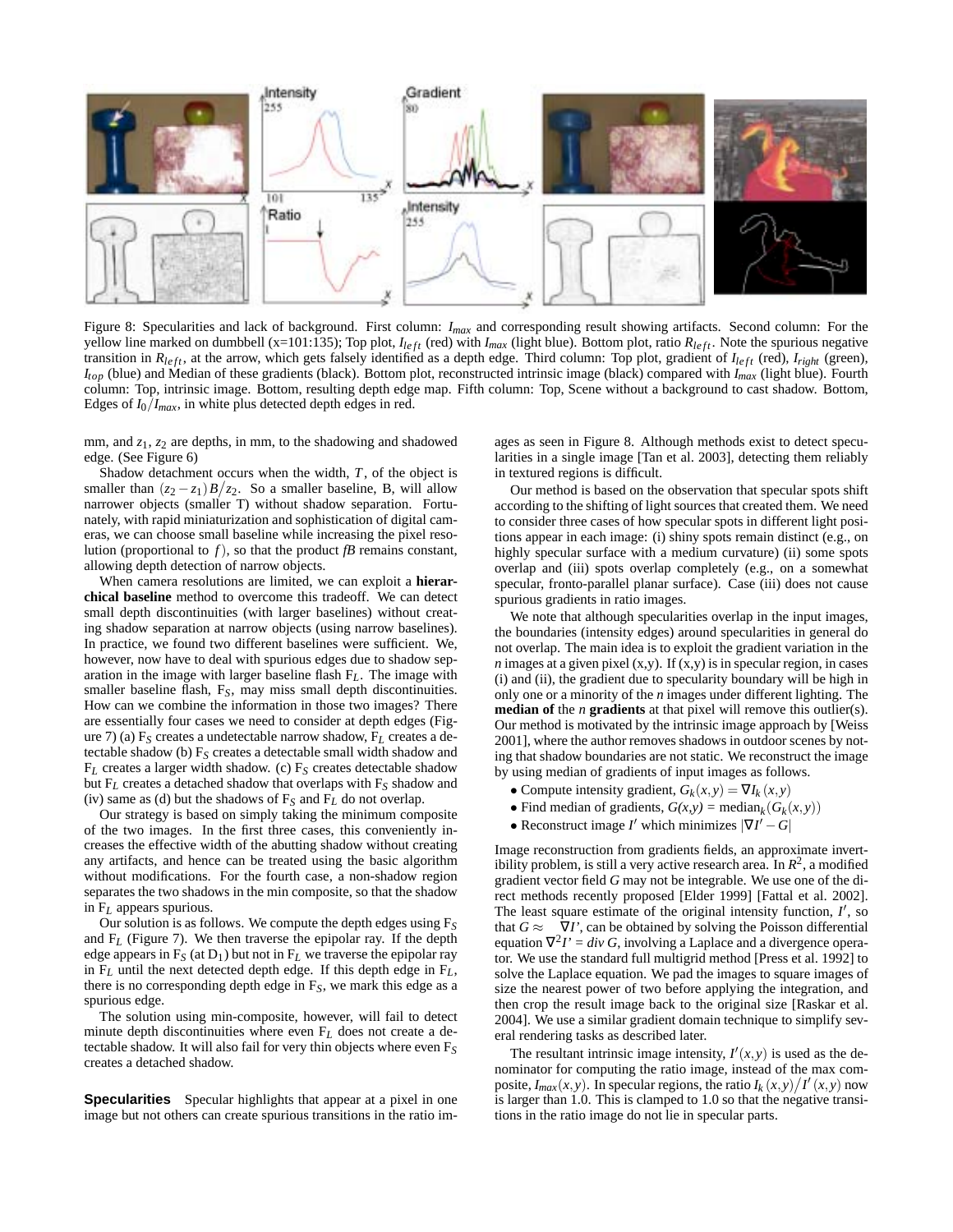

Figure 9: (a) A edge rendering with over-under style. (b) Rendering edges with width influenced by orientation. (c) and (d) Normal Interpolation for toon rendering exploiting over-under mattes.

**Lack of Background** Thus far we assumed that depth edges casting shadows on a background are within a finite distance. What if the background is significantly far away or not present? This turns out to be a simple situation to solve because in these cases only the outermost depth edge, the edge shared by foreground and distant background, is missed in our method. This can be easily detected with a foreground-background estimation technique. In *Imax* image the foreground pixels are lit by at least one of the flashes but in the ambient image, *I*0, neither the foreground nor the background is lit by any flash. Hence, the ratio of  $I_0/I_{max}$ , is near 1 in background and close to zero in interior of the foreground. Figure 8 shows intensity edges of this ratio image combined with internal depth edges.

# **3 Image Synthesis**

Contour-based comprehensible depiction is well explored for 3D input models [DeCarlo et al. 2003] but not for photographs. In the absence of a full 3D representation of the scene, we exploit the following 2D cues to develop novel rendering algorithms.

- (a) The sign of the depth edge,
- (b) Relative depth difference based on shadow width,
- (c) Color near the signed edges, and
- (d) Normal of a smooth surface at the occluding contour

We aim to automate tasks for stylized rendering where meticulous manual operation was originally required, such as image editing or rotoscoping [Waking Life 2001] .

#### **3.1 Rendering Edges**

We create a vectorized polyline representation of the depth edges by linking the depth edge pixels into a contour. The polyline is smoothed and allows us to stylize the width and color of the contour maintaining spatial coherency. While traversing the marked depth edge pixels to create a contour, at T-junctions, unlike traditional methods that choose the next edge pixel based on orientation similarity, we use the information from the shadows to resolve the connected component. Two edge pixel are connected only if they are connected in the intensity edges of all the *n* ratio images.

**Signed edges** At the negative transition along the epipolar ray in the ratio image,  $R_k$ , the side of edge with higher intensity is the foreground and lower intensity (corresponding to shadowed region) is background. This qualitative depth relationship can be used to clearly indicate foreground-background separation at each edge. We emulate the over-under style used by artists in mattes. The foreground side is white while the background side is black. Both are rendered by displacing depth contour along the normal (Figure 9(a)).

**Light direction** We use a commonly known method to convey light direction by modifying the width of edges depending on the edge orientation. Since the edge orientation in 3D is approximately the same as the orientation of its projection in image plane, the thickness is simply proportional to the dot product of the image space normal with a desired light direction (Figure 9(b)).

**Color variation** We can indicate color of original object by rendering the edges in color. From signed edges, we pick up a foreground color along the normal at a fixed pixel distance, without crossing another depth or intensity edge. The foreground colored edges can also be superimposed onto a segmented source image as seen in Figure 10(c).

#### **3.2 Color Assignment**

Since there is no 3D model of the scene, rendering non-edge pixels requires different ways of processing captured 2D images.

**Normal interpolation** For smooth objects, the depth edge corresponds to the occluding contour where the surface normal is perpendicular to the viewing direction. Hence the normals at depth edges lie in the plane of the image and we can predict normals at other pixels. We solve this sparse interpolation problem by solving a 2D Poisson differential equation. Our method is inspired by the Lumo [Johnston 2002] where the over-under mattes are manually created. In our case, signed depth edges allow normal interpolation while maintaining normal discontinuity at depth edges.

**Image attenuation** We accentuate the contrast at shape boundaries using an image attenuation maps (Figure 10(a)) as follows. Depth edges are in white on a black background. We convolve with a filter that is the gradient of an edge enhancement filter. Our filter is a Guassian minus an impulse function. When we perform a 2D integration on the convolved image, we get a sharp transition at the depth edge.

**Depicting Change** Some static illustrations demonstrate action e.g., changing oil in a car, by making moving parts in the foreground brighter. Foreground detection via intensity-based schemes, however, is difficult when the colors are similar and texture is lacking, e.g., detecting hand gesture in front of other skin colored parts (Figure 11). We take two separate sets of multi-flash shots, without and with the hand in front of the face to capture the reference and changed scene. We note that any change in a scene is bounded by new depth edges introduced. Without explicitly detecting foreground, we highlight interiors of regions that contribute to new depth edges.

We create a gradient field where pixels marked as depth edges in changed scene but not in reference, are assigned a unit magnitude gradient. The orientation matches the image space normal to the depth edge. The gradient at other pixels is zero. The reconstructed image from 2D integration is a pseudo-depth map – least squared error solution via solving Poisson equation. We threshold this map at 1.0 to get the foreground mask which is brightened. Note, the shadow width along the epipolar ray is proportional to the ratio of depth values on two sides of the edge. Hence instead of a unit magnitude gradient, we could assign a value proportional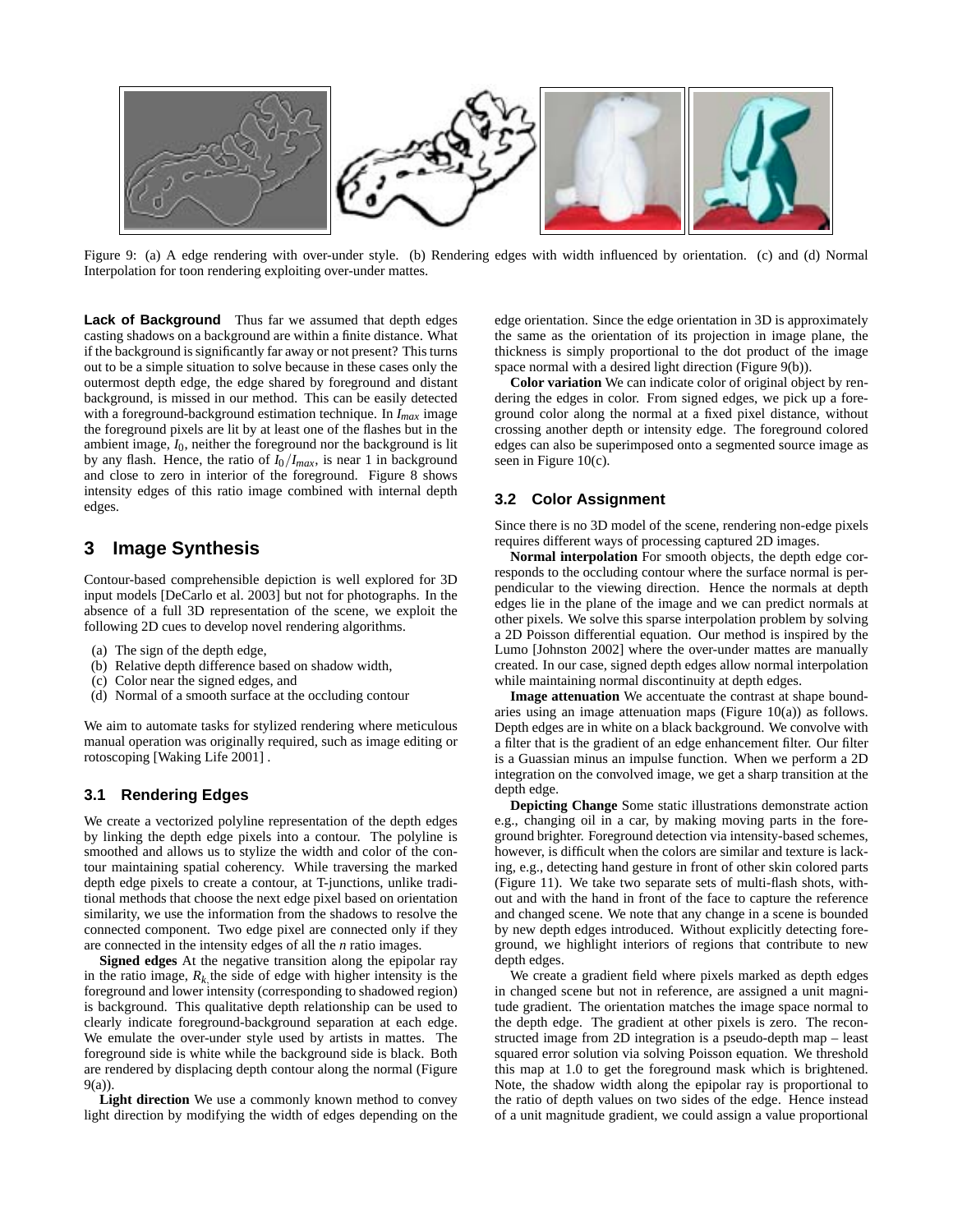

Figure 10: Color assignment. (a) Attenuation Map (b) Attenuated Image (c) Colored edges on de-emphasized texture



Figure 11: Change Detection. (Left column) Reference image, changed image, and pseudo depth map of new depth edges (Right) Modified depth edge confidence map.

to the logarithm of the shadow width along the epipolar ray to get a higher quality pseudo-depth map. Unfortunately, we found that the positive transition along the ray is not strong due to the use of a non-point light source and interreflections. In principle, estimated shadow widths could be used for say, tunable abstraction to eliminate edges with small depth difference.

#### **3.3 Abstraction**

One way to reduce visual clutter in an image and emphasize object shape is to simplify details not associated with the shape boundaries (depth edges) of the scene, such as textures and illumination variations [Gooch and Gooch 2001]. Our goal is to create large flat colored regions separated by strokes denoting important shape boundaries. Traditional NPR approaches based on image segmentation achieve this by assigning a fixed color to each segment [De-Carlo and Santella 2002]. However, image segmentation may miss a depth edge leading to merger of foreground and background near this edge into a single colored object. Although image segmentation can be guided by the computed depth edges, the segmentation scheme places hard constraint on closed contours and does not support smalls gaps in contours. We propose a method that is conceptually simple and easy to implement.

Our method reconstructs image from gradients without those at texture pixels. No decision need to be made about what intensity values to use to fill in holes, and no feathering and blurring need be done, as is required with conventional pixel-based systems. We use a mask image, γ, to attenuate the gradients away from depth edges. The mask image is computed as follows.

- $\gamma(x, y) = a$  if  $(x, y)$  is a texture edge pixel
	- $= a \cdot d(x, y)$  if  $(x, y)$  is a featureless pixel
	- $= 1.0$  if  $(x, y)$  is a depth edge pixel

The factor  $d(x, y)$  is the ratio of the distance field of texture pixels by the distance field of depth edge pixels. The distance field value at a pixel is the Euclidean distance to the nearest (texture or depth) edge pixel. As shown in Figure 12, the parameter *a* controls the degree of abstraction, and textures are suppressed for  $a = 0$ . The procedure is as follows.

- Create a mask image  $\gamma(x, y)$
- *•* Compute intensity gradient ∇*I*(*x*, *y*)
- Modify masked gradients  $G(x, y) = \nabla I(x, y) \gamma(x, y)$
- Reconstruct image I' to minimize  $|\nabla I' G|$
- Normalize  $I'(x, y)$  colors to closely match  $I(x, y)$

The image reconstruction follows the solution of a Poisson equation via a multi-grid approach as in the specularity attenuation technique in Section 2.



Figure 12: Tunable abstraction for texture de-emphasis. Depth edge followed by abstraction with  $a = 1$ ,  $a = 0.5$  and  $a = 0$ .

# **4 Dynamic Scenes**

Our method for capturing geometric features thus far requires taking multiple pictures of the same static scene. We examine the **lack of simultaneity** of capture for scenes with moving objects or a moving camera. Again, a large body of work exists for estimating motion in image sequences, and a sensible approach is to use the results from the static algorithm and apply motion compensation techniques to correct the artifacts introduced. Finding optical flow and motion boundaries, however, is a challenging problem especially in textureless regions [Papademetris and Belhumeur 1996; Birchfield 1999]. Fortunately, by exploiting properties of our unique imaging setup, in most cases, movement of depth edges in dynamic scenes can still be detected by observing the corresponding movement in shadowed regions. As in the static case, we bypass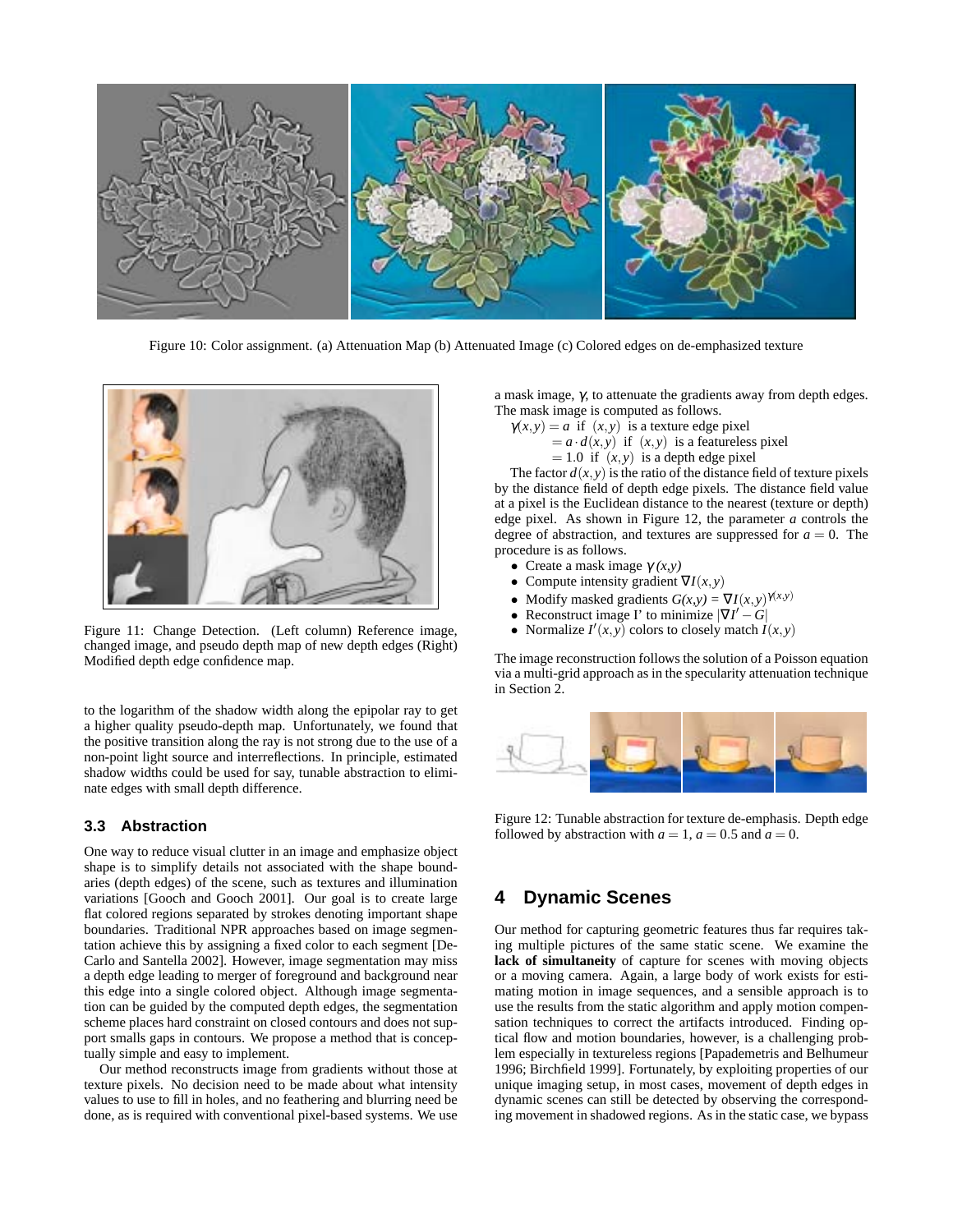the hard problem of finding the rich per-pixel motion representation and focus directly on finding the discontinuities i.e., depth edges in motion. The setup is similar to the static case with *n* flashes around the camera, but triggered in a rapid cyclic sequence, one flash per frame. We find depth edges in a given frame and connect edges found in adjacent frames into a complete depth edge map.



Figure 13: Depth edge detection for dynamic scenes. (Top) Three frames from multi-flash sequence of a toy example showing a red square with a green triangle texture moving from left to right. We are interested in detecting the depth edge in frame *m*. A single scan line shown in blue is used for the plots. (Middle) The three scan lines plots. The position of the correct depth edge position is indicated with a vertical blue line. (Bottom) Plot of minimum composite and ratio images computed using the static and dynamic algorithms. The motion induced unwanted edges in the static ratio image but not in the dynamic ratio image. The correct depth edge can then be detected from the ratio image using the same traversal procedure as before.

### **4.1 Depth Edges in Motion**

To simplify the discussion, consider using just the left and right flashes to find vertical depth edges. Images from three frames,  $I_{m-1}$ , $I_m$  and  $I_{m+1}$ , from a toy example are shown in Figure 13. In the sequence, a red square with a green triangle texture is shown moving from left to right, and the three frames are captured under left, right, and left flashes, as can be easily inferred from the cast shadows.

In presence of scene motion, it is difficult to reliably find shadow regions since the base image to compare with, e.g., the max composite, *Imax*, exhibits misaligned features. A high speed camera can reduce the amount of motion between frames but the lack of simultaneity cannot be assumed.

We make two simplifying assumptions (a) motion in image space is monotonic during the image capture from the start of frame m-1 to the end of frame m+1 and (b) the motion is also small enough that the depth and texture edges in the frames do not cross, i.e., the motion is restricted to the spacing between adjacent edges on the scan line.

Due to the left-right switch in illumination, a shadow near a depth edge disappears in alternate frame images, *Im*−<sup>1</sup> and  $I_{m+1}$ , while a moving texture edge appears in all three frames. Monotonicity of motion without crossing over edges means min(*Im*−1,*Im*<sup>+</sup>1) or max(*Im*−1,*Im*<sup>+</sup>1) will both have a flat region around the depth edge in frame *m*. Similarly, images  $min(I_{m-1}, I_m, I_{m+1})$  and  $max(I_{m-1}, I_m, I_{m+1})$  both are bound to have a flat region around texture edge in frame *m*. Since the cast shadow region at the depth edge in frame *m* is darker than the foreground and background objects in the scene, the shadow is preserved in  $\min(I_{m-1}, I_m, I_{m+1})$  but not in  $\max(I_{m-1}, I_m, I_{m+1})$ . This leads to the following algorithm:

- Compute shadow preserving  $I_t = \min(I_{m-1}, I_m, I_{m+1})$
- Compute shadow free  $I_d = \min(I_{m-1}, I_{m+1})$ <br>• Compute ratio image.  $R_m$ , where  $R_m = I_t / I_d$
- Compute ratio image,  $R_m$ , where  $R_m = I_t/I_d$
- *•* Traverse along epipolar ray from *em* and mark negative transition

This ratio image is free of unwanted transitions and the same epipolar ray traversal method can be applied to localize the depth edges.

Figure 13 shows the algorithm in action. We tested the algorithm with synthetic sequences to investigate the set of conditions under which the algorithm is able to correctly localize the depth edges and also experimented with this algorithm in real dynamic scenes. An example frame from a dynamic sequence is shown in Figure 14. A full stylized example with human subjects can be seen in the accompanying video. While we are very encouraged by the simplicity of the algorithm as well as the results we were able to achieve with it, the simplifying assumptions made about the monotonicity and magnitude of motion are still fairly restrictive. For thin objects or objects with high frequency texture, large motions between successive frames creates spurious edges. We plan to continue our investigation in this area and designing algorithms that require fewer assumptions and work under a wider range of conditions.



Figure 14: (Left) A frame from a video sequence, shadows due to left flash. (Right) Detected depth edges merged from neighboring frames.

### **4.2 Edges and Colors**

The depth edges in a given frame, *m*, are incomplete since they span only limited orientations. In a dynamic scene a union of depth edges from all *n* successive frames may not line up creating discontinuous contours. We match signed depth edges corresponding to the same flash i.e., *m* and  $m + n$  and interpolate the displacement for intermediate frames. To assign colors, we take the maximum of three successive frames. Our video results can also be considered as tools for digital artists who traditionally use rotoscoping for finding shape boundaries in each frame.

### **5 Implementation**

Our basic prototype makes use of a 4 MegaPixel Canon Powershot G3 digital camera. The dynamic response in the images is linearized. The four booster (slaved Quantarray MS-1) 4ms duration flashes are triggered by optically coupled LEDs turned on sequentially by a PIC microcontroller, which in turn is interrupted by the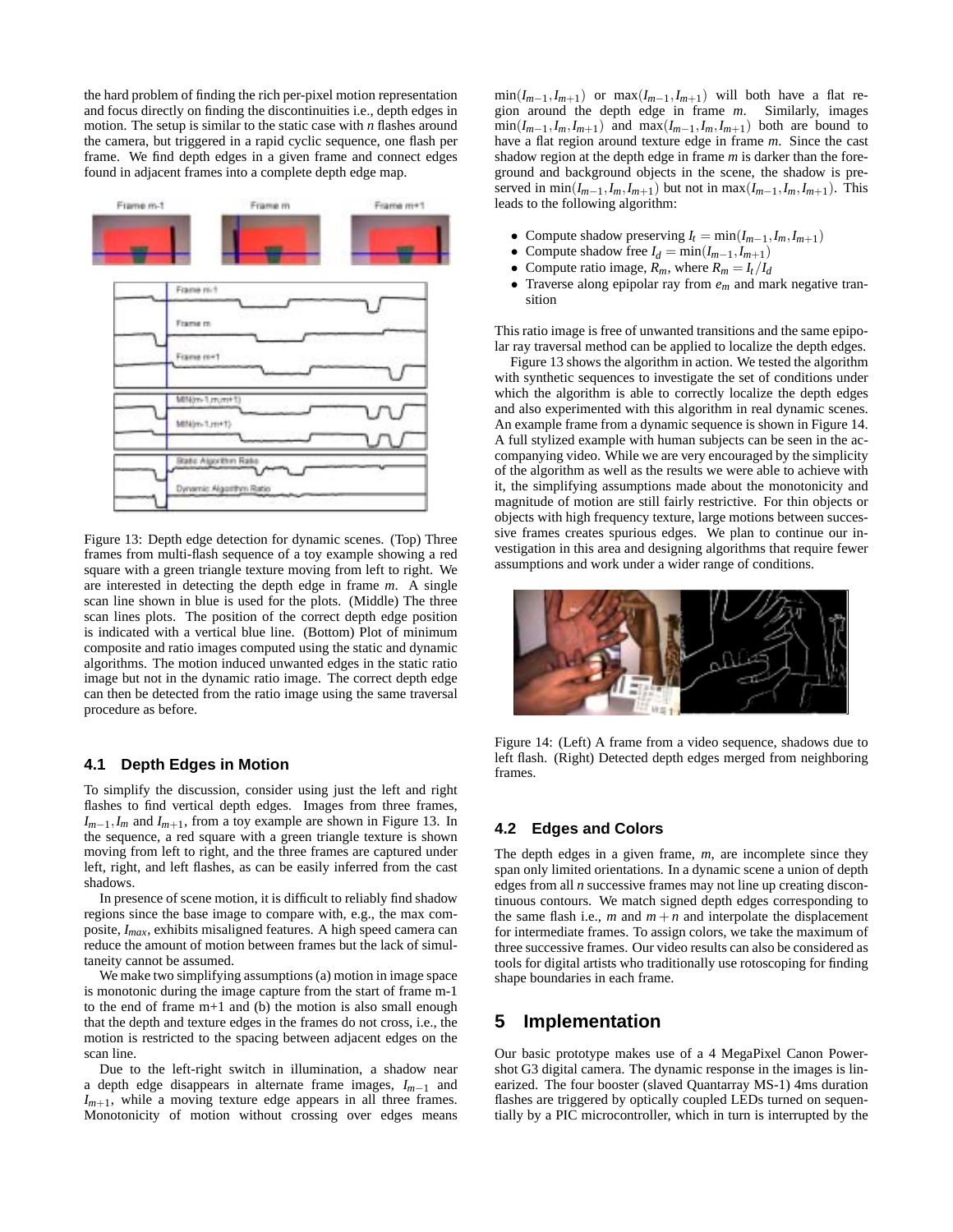hot-shoe of the camera. Our video camera is a PointGrey Dragon-Fly camera at 1024x768 pixel resolution, 15 fps which drives the attached 5W LumiLeds LED flashes in sequence. We used a *Lumina Wolf* endoscope with 480x480 resolution camera.

It takes 2 seconds to capture each image. Our basic algorithm to detect depth edges executes in 5 seconds in C++ on a Pentium4 3GHz PC. The rendering step for 2D Poisson takes about 3 minutes.

# **6 Results**

We show a variety of examples of real scenes, from millimeter scale objects to room sized environments.



Figure 15: Room sized scene: Right flash image and depth edge map.

**Objects and room sized scenes** We examine imaging a mechanical (car engine, Figure 1(b)), organic (plant, Figure 1(d)) and anatomical (bone, Figure 9) object. For organic objects, such as flower plant, the geometric shape is complex with specular highlights, probably challenging for many shape-from-x algorithms. Note the individual stems and leafs that are clear in the new synthesis. The white **bone** with complex geometry, is enhanced with different shape contour styles. In all these scenes, intensity edge detection and color segmentation produce poor results because the objects are almost uniformly colored. The method can be easily used with room-sized scenes (Figure 15).



Figure 16: (Left) Enhanced endoscope, with only left lights turned on; input image and depth edge superimposed image. (Right) Skeleton and depth edge superimposed image.

**Milli-scale Scene** Medical visualization can also benefit from multi-flash imaging. We manipulated the two light sources available near the tip of an endoscopic camera. The baseline is 1mm for 5mm wide endoscope (Figure 16.left). From our discussions with medical doctors and researchers who with such images, extension to video appears to be a promising aid in examination [Tan et al. 2004]. A similar technique can also be used in boroscopes that are used to check for gaps and cracks inside inaccessible mechanical parts - engines or pipes.

**Comparison with other strategies** We compared our edge rendering technique for comprehension with intensity edge detection using Canny operator, and segmentation. We also compared with active illumination stereo 3D scanning methods, using a state of the art 3Q scanner. Edges captured via **intensity edge detection** are sometimes superimposed on scenes to improve comprehension. While this works in high contrast imagery, sharp changes in image



Figure 17: (Left) Intensity edge detection (Canny) for engine of Figure 1(a). (Right Top) Depth map from 3Q scanner, notice the jagged depth edges on the neck. (Right Bottom) Depth edge confidence map using our technique.

values do not necessarily imply object boundaries, and vice versa [Forsyth and Ponce 2002]. The Canny edge detection or segmentation based NPR approaches unfortunately also fail in low-contrast areas e.g., in the plant, bone or engine (Figure 17.left) example. The 3D scanner output is extremely high quality in the interior of objects as well as near the depth edges. But due to partial occlusions, the depth edges are noisy (Figure 17).

# **7 Discussion**

**Feature capture** For comprehensible imagery, **other shape cues** such as high curvature regions (ridges, valleys and creases) and self-shadowing boundaries from external point light sources are also useful, and are not captured in our system. Our method is highly dependent on being able to detect the scene radiance contributed by the flash, so bright outdoors or distant scenes are a problem. Given the dependence on shadows of opaque objects, our method cannot handle transparent, translucent, luminous, and mirror like objects.

Many **hardware improvements** are possible. Note that the depth edge extraction scheme could be used for spectrums other than visible light that create 'shadows', e.g., in infrared, sonar, Xrays and radars imaging. Specifically, we envision the video-rate camera to be fitted with infrared light sources invisible to humans so the resulting flashes are not distracting. In fact, one can use a frequency division multiplexing scheme to create a **single shot** multiflash photography. The flashes simultaneously emit four different colors (wavelength) and the Bayer mosaic like pattern of filters on the camera imager decodes the four separate wavelengths.

**Applications of depth edges** Detecting depth discontinuity is fundamental to image understanding and can be used in many applications [Birchfield 1999]. Although current methods rely primarily on outermost silhouettes of objects, we believe a complete depth edge map can benefit problems in visual hull, segmentation, layer resolving and aspect graphs. Aerial imaging techniques [Lin and Nevatia 1998] can improve building detection by looking at *multiple* time-lapsed images of cast shadows from known sun directions before and after local noon. In addition, effects such as depth of field effect during post-processing, synthetic aperture using camera array and screen matting for virtual sets (with arbitrary background) require high quality *signed* depth edges.

Edge-based or area-based stereo correspondence can be improved by matching signed depth edges, constraining dynamic pro